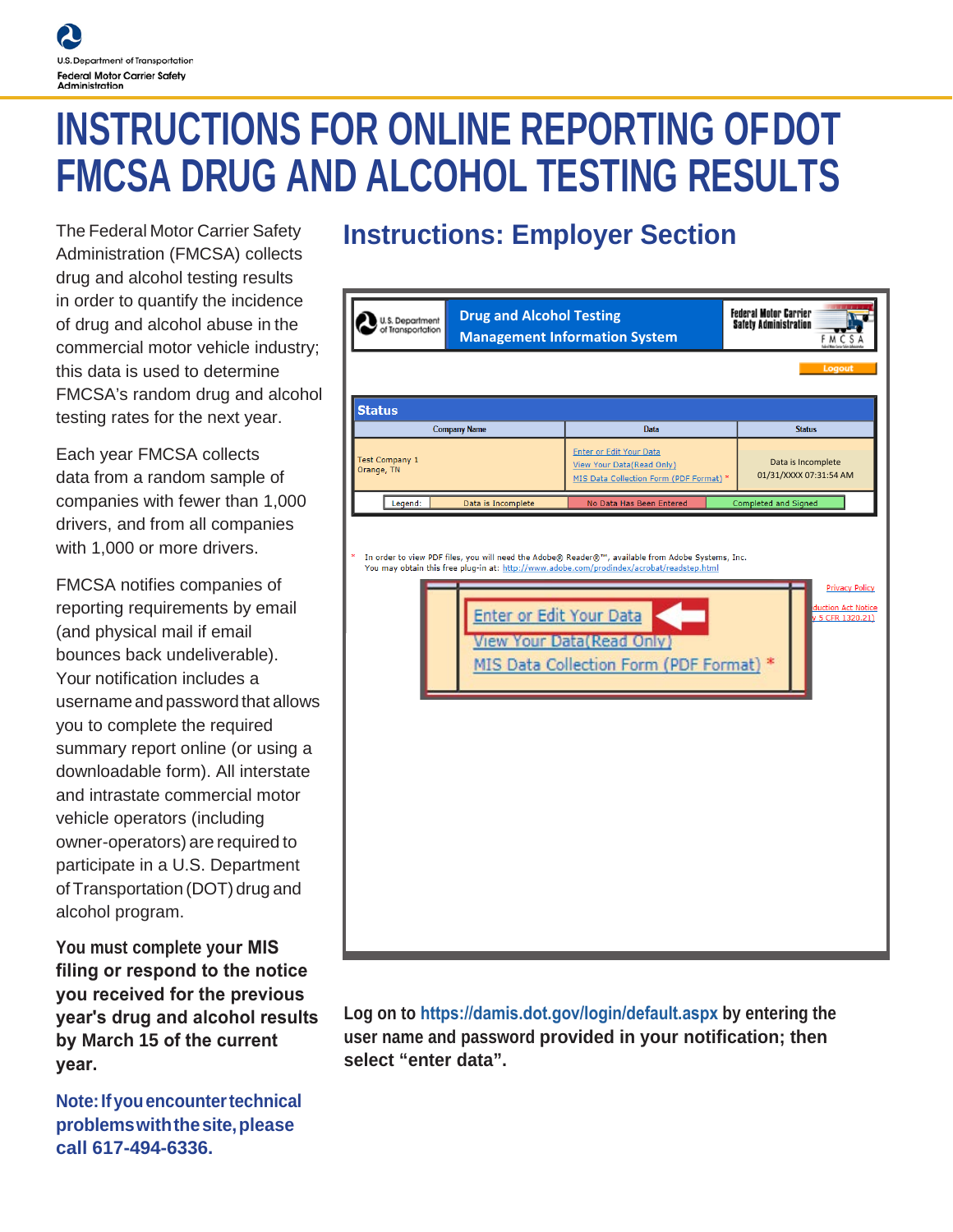| U.S. Department<br>of Transportation                                                       | <b>Drug and Alcohol Testing</b><br><b>Management Information System</b>                                                                                                                                                                                                                                                 | <b>Federal Motor Carrier</b><br><b>Safety Administration</b><br>F M C S A                 |  |  |  |  |
|--------------------------------------------------------------------------------------------|-------------------------------------------------------------------------------------------------------------------------------------------------------------------------------------------------------------------------------------------------------------------------------------------------------------------------|-------------------------------------------------------------------------------------------|--|--|--|--|
| <b>Instructions</b>                                                                        |                                                                                                                                                                                                                                                                                                                         | <b>Status</b><br>Logout                                                                   |  |  |  |  |
| <b>Employer Information</b><br><b>Covered Employees</b>                                    | Please enter your data in each of the five sections below. Completed sections will be denoted with a check mark on the section<br>tab. Navigate to different sections by clicking the section tab, or by clicking the button(s) at the bottom of the screen.<br><b>Drug Testing Data</b><br><b>Alcohol Testing Data</b> | <b>Wrap Up</b>                                                                            |  |  |  |  |
| <b>I. Employer</b>                                                                         |                                                                                                                                                                                                                                                                                                                         |                                                                                           |  |  |  |  |
| Company Name:                                                                              | ſ<br>Your Company Name                                                                                                                                                                                                                                                                                                  |                                                                                           |  |  |  |  |
| Doing Business As (DBA) Name (if applicable):                                              |                                                                                                                                                                                                                                                                                                                         |                                                                                           |  |  |  |  |
| Address:                                                                                   | 123 Address Road                                                                                                                                                                                                                                                                                                        |                                                                                           |  |  |  |  |
| City:                                                                                      | Metropolis                                                                                                                                                                                                                                                                                                              |                                                                                           |  |  |  |  |
| State:                                                                                     | Pennsylvania<br>$\checkmark$                                                                                                                                                                                                                                                                                            |                                                                                           |  |  |  |  |
| Zip Code:                                                                                  | 12345                                                                                                                                                                                                                                                                                                                   |                                                                                           |  |  |  |  |
| E-Mail:                                                                                    | JDoe@YourComapany.com                                                                                                                                                                                                                                                                                                   |                                                                                           |  |  |  |  |
| <b>Disposition Code:</b>                                                                   | 06A V                                                                                                                                                                                                                                                                                                                   |                                                                                           |  |  |  |  |
| Name of Certifying Official:<br>Phone (and extension):                                     | James Smith<br>2<br>555-555-1234                                                                                                                                                                                                                                                                                        |                                                                                           |  |  |  |  |
| Prepared by (if different):<br>Phone (and extension):                                      | 3                                                                                                                                                                                                                                                                                                                       |                                                                                           |  |  |  |  |
| Consortium/Third Party Administrator<br>(C/TPA) (if applicable):<br>Phone (and extension): | 4                                                                                                                                                                                                                                                                                                                       |                                                                                           |  |  |  |  |
| You are reporting MIS data to: FMCSA - Motor Carrier                                       | 5                                                                                                                                                                                                                                                                                                                       |                                                                                           |  |  |  |  |
|                                                                                            | 7654321<br>DOT#:                                                                                                                                                                                                                                                                                                        | $\odot$                                                                                   |  |  |  |  |
| Are you an owner/operator?                                                                 | 7<br>$O$ Yes $\bullet$ No<br>8<br>Are you exempt?<br>$OYes$ ONo                                                                                                                                                                                                                                                         |                                                                                           |  |  |  |  |
|                                                                                            | >> Covered Employees                                                                                                                                                                                                                                                                                                    |                                                                                           |  |  |  |  |
|                                                                                            |                                                                                                                                                                                                                                                                                                                         | <b>Privacy Policy</b><br>Paperwork Reduction Act Notice<br>(as required by 5 CFR 1320.21) |  |  |  |  |
|                                                                                            |                                                                                                                                                                                                                                                                                                                         |                                                                                           |  |  |  |  |

Enter your company's name, "doing business as" name (if applicable), address, and email.

2 Enter the name and complete telephone number of the company official certifying the accuracy of the report and the date that the person certified the report. The company official cannot be a service agent (e.g., representative of a consortium or third party administrator). A service agent can prepare the report, but a company official (e.g., safety officer or other authorized company representative) must certify the accuracy of the report by submitting it.

**3** If someone other than the certifying official completed the D&A testing form, enter that person's name and phone number.

**4** If you use a Consortium/Third Party Administrator (C/TPA), please enter the name and phone number.

**5** Please verify FMCSA is typed in. This may be auto-filled.

Please enter your company's DOT#.

**17** If you are the only employee at the company, please select "yes" for owner-operator. If you have more than one employee, please select "no".

8 If you are operating vehicles that require CDLs on the public roads in intrastate or interstate commerce, please select "no" for exempt. In addition, an owner-operator is required to be registered in a consortium. (A consortium is a DOT random pool comprised of many different companies.) Please make sure you have the consortium name and phone number listed in the drug and alcohol testing report if you are an owner-operator.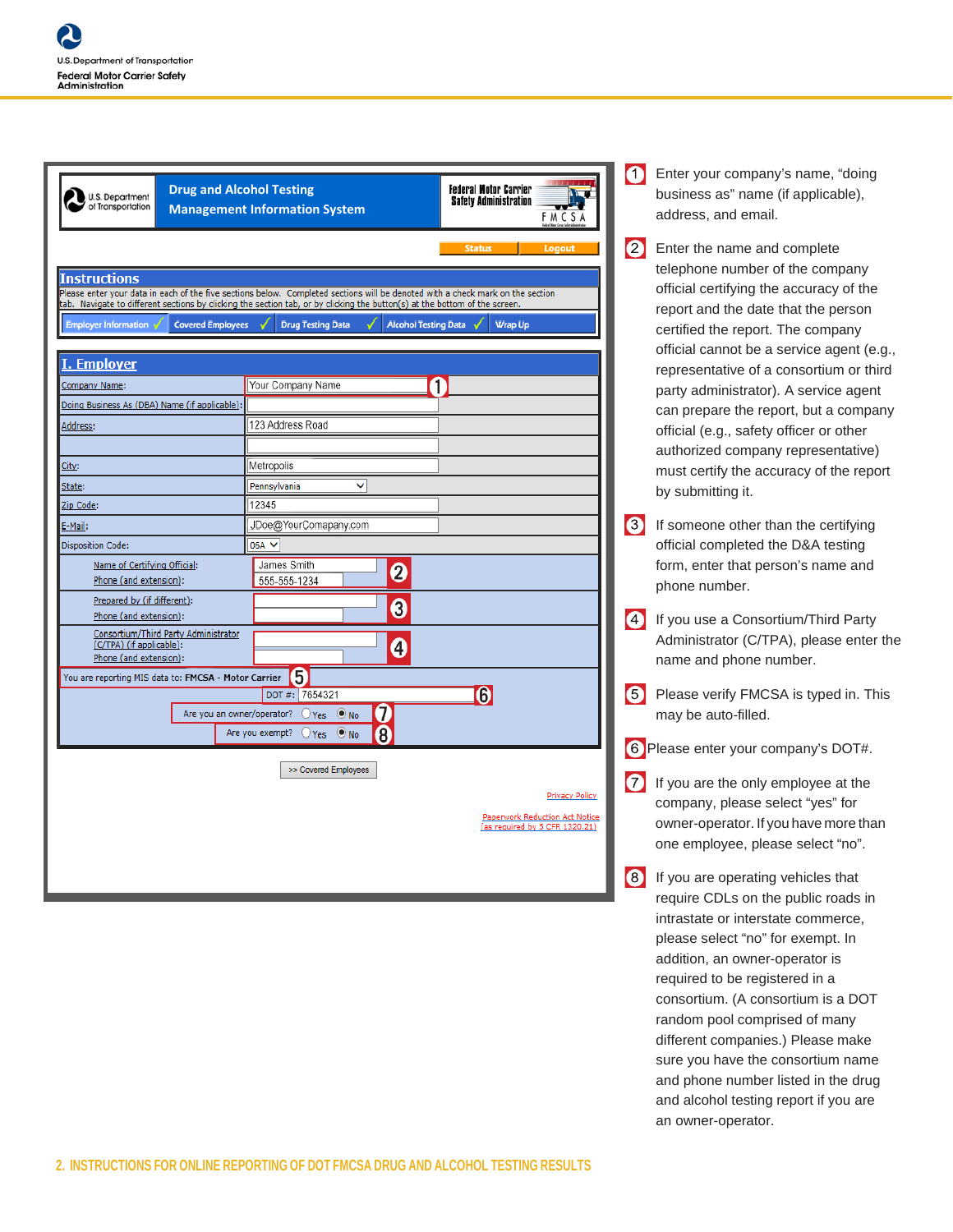#### **Instructions: Employer Section**

| U.S. Department<br>of Transportation               | <b>Drug and Alcohol Testing</b><br><b>Management Information System</b>                                                          |                             | <b>Federal Motor Carrier</b><br>Safety Administration<br>v.<br><b>FMCSA</b> |
|----------------------------------------------------|----------------------------------------------------------------------------------------------------------------------------------|-----------------------------|-----------------------------------------------------------------------------|
|                                                    |                                                                                                                                  |                             | <b>Status</b><br>Logout                                                     |
| <b>Instructions</b>                                | Please enter the total number of employees in each employee category below. Enter a zero for any employee category for which you |                             |                                                                             |
| have no employees.<br>Employer Information v       | <b>Covered Employees</b><br><b>Drug Testing Data</b>                                                                             | <b>Alcohol Testing Data</b> | <b>Wrap Up</b>                                                              |
|                                                    |                                                                                                                                  |                             |                                                                             |
| <b>Employee Category</b>                           | <b>II. Employees Subject to Testing:</b><br> 0                                                                                   |                             |                                                                             |
| <b>Driver</b>                                      |                                                                                                                                  |                             | Total Number of Employees in this Category 7<br>10 <sub>6</sub>             |
| <b>Total Number of Employees in this Category:</b> |                                                                                                                                  |                             | $\left  \mathbf{a} \right $                                                 |
|                                                    | Employer Information <<                                                                                                          | >> Drug Testing Data        |                                                                             |
|                                                    |                                                                                                                                  |                             | Privacy Policy                                                              |
|                                                    |                                                                                                                                  |                             | Paperwork Reduction Act Notice<br>(as required by 5 CFR 1320.21)            |
|                                                    |                                                                                                                                  |                             |                                                                             |
|                                                    |                                                                                                                                  |                             |                                                                             |
|                                                    |                                                                                                                                  |                             |                                                                             |
|                                                    |                                                                                                                                  |                             |                                                                             |
|                                                    |                                                                                                                                  |                             |                                                                             |
|                                                    |                                                                                                                                  |                             |                                                                             |
|                                                    |                                                                                                                                  |                             |                                                                             |
|                                                    |                                                                                                                                  |                             |                                                                             |
|                                                    |                                                                                                                                  |                             |                                                                             |
|                                                    |                                                                                                                                  |                             |                                                                             |
|                                                    |                                                                                                                                  |                             |                                                                             |
|                                                    |                                                                                                                                  |                             |                                                                             |

**9** Safety sensitive categories are job positions that require participation in a drug and alcohol testing program. FMCSA has only one safety-sensitive category, which is "drivers". Anybody that operates a vehicle that requires a commercial driver's license on public roads in intrastate or interstate commerce, including a part-time or occasional employee, is considered a driver. For example, if the number of drivers varied for your company during the previous year, you will need to calculate the average number of positions throughout the year.

> A selection period reflects how often a motor carrier conducts random draws among drivers for testing – typically monthly or quarterly. If you conduct quarterly random draws, you would need to determine the number of drivers in your company during each quarter. For example, if your company had 30 drivers in quarter 1, 20 drivers in quarter 2, 40 drivers in quarter 3, and 25 drivers in quarter 4, you would divide the total of 115 drivers by 4 – resulting in an average of 28.75. Always round up the average results. Therefore, in this instance, the average number of driving positions to be entered is 29.

> If you conduct monthly randomdraws (or more frequent random draws), add the total number of drivers for all selection periods, and then divide by the number of selection periods to get the average number of drivers. Thus, for monthly random draws, you would add all drivers, and then divide by 12 for the average number of drivers.

10 Enter the total (or total average) number of drivers.

11 Enter the total (or total average) number of drivers again.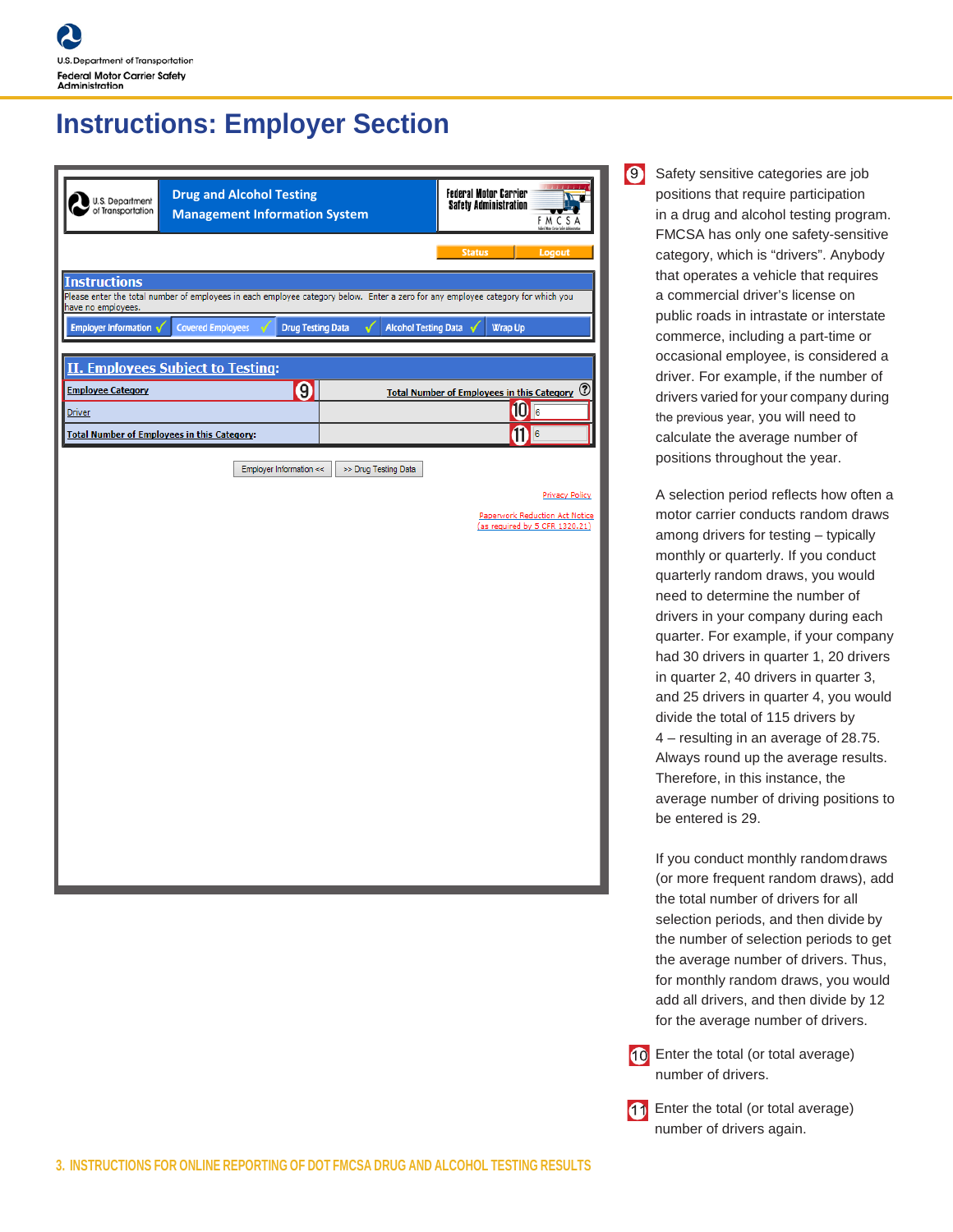#### **Instructions: Drug Testing Data Section**

|                                                                                                                                      |                                                                                         | <b>Drug and Alcohol Testing</b><br><b>U.S. Department</b><br>of Transportation<br><b>Management Information System</b> |                                                                               |                                      |                 |                               |                            | <b>Federal Motor Carrier</b><br><b>Safety Administration</b><br><b>FMCSA</b> |                         |                 |                                                                       |                                                           |                                                  |
|--------------------------------------------------------------------------------------------------------------------------------------|-----------------------------------------------------------------------------------------|------------------------------------------------------------------------------------------------------------------------|-------------------------------------------------------------------------------|--------------------------------------|-----------------|-------------------------------|----------------------------|------------------------------------------------------------------------------|-------------------------|-----------------|-----------------------------------------------------------------------|-----------------------------------------------------------|--------------------------------------------------|
| <b>Status</b><br>Logout                                                                                                              |                                                                                         |                                                                                                                        |                                                                               |                                      |                 |                               |                            |                                                                              |                         |                 |                                                                       |                                                           |                                                  |
| <b>Instructions</b>                                                                                                                  |                                                                                         |                                                                                                                        |                                                                               |                                      |                 |                               |                            |                                                                              |                         |                 |                                                                       |                                                           |                                                  |
| Please enter drug testing data for each employee category even if you have no employees in a category. All fields must be completed. |                                                                                         |                                                                                                                        |                                                                               |                                      |                 |                               |                            |                                                                              |                         |                 |                                                                       |                                                           |                                                  |
| TIP: Click 'Set blanks to zero' to fill all empty fields with a zero.                                                                |                                                                                         |                                                                                                                        |                                                                               |                                      |                 |                               |                            |                                                                              |                         |                 |                                                                       |                                                           |                                                  |
| <b>Employer Information</b><br><b>Covered Employees</b><br><b>Drug Testing Data</b><br><b>Alcohol Testing Data</b><br><b>Wrap Up</b> |                                                                                         |                                                                                                                        |                                                                               |                                      |                 |                               |                            |                                                                              |                         |                 |                                                                       |                                                           |                                                  |
|                                                                                                                                      |                                                                                         |                                                                                                                        |                                                                               |                                      |                 |                               |                            |                                                                              |                         |                 |                                                                       |                                                           |                                                  |
| <b>Employee Categories:</b>                                                                                                          |                                                                                         |                                                                                                                        |                                                                               |                                      |                 |                               |                            |                                                                              |                         |                 |                                                                       |                                                           |                                                  |
|                                                                                                                                      | YOU MUST FILL IN EACH CATEGORY TO COMPLETE THIS PORTION OF THE REPORTING.               |                                                                                                                        |                                                                               |                                      |                 |                               |                            |                                                                              |                         |                 |                                                                       |                                                           |                                                  |
| A green check mark will appear next to the category name when it has been completed.                                                 |                                                                                         |                                                                                                                        |                                                                               |                                      |                 |                               |                            |                                                                              |                         |                 |                                                                       |                                                           |                                                  |
| Complete                                                                                                                             | • Driver                                                                                |                                                                                                                        |                                                                               |                                      |                 |                               |                            |                                                                              |                         |                 |                                                                       |                                                           |                                                  |
| <b>III. Drug Testing Data: [Driver]</b>                                                                                              |                                                                                         |                                                                                                                        |                                                                               |                                      |                 |                               |                            |                                                                              |                         |                 | $6\phantom{.}6$                                                       |                                                           |                                                  |
|                                                                                                                                      |                                                                                         | $\overline{2}$                                                                                                         | 3                                                                             | 4                                    | 5               | 6                             | 7                          | 8                                                                            | $\overline{\mathbf{1}}$ | 10              | 11                                                                    | 12                                                        | 13                                               |
|                                                                                                                                      | Total<br>Number                                                                         |                                                                                                                        |                                                                               |                                      |                 |                               |                            |                                                                              |                         | Refusal Results |                                                                       |                                                           |                                                  |
| Type of Test                                                                                                                         | Of Test<br>Results<br>Should<br>equal<br>the<br>sum of<br>Columns<br>$\frac{1}{4}$<br>1 | Verified<br>Negative<br>Results<br>$\boldsymbol{Q}$                                                                    | Verified<br>Positive<br>Results<br>$\sim$ For<br>One Or<br>More<br>Druos<br>3 | Positive<br>For<br>Marijuana Cocaine | Positive<br>For | Positive<br><b>Eor</b><br>PCP | Positive<br>For<br>Opiates | Positive<br>For<br>Amphe-<br>tamines                                         | Adulterated Substituted |                 | "Shy<br>Bladder<br>$~\sim$ With<br>No<br>Medical<br><b>Explanatio</b> | Other<br><b>Refusals</b><br>To<br>Submit<br>To<br>Testing | Cancelled<br>Results                             |
| Pre-Employment                                                                                                                       | I٥                                                                                      | 0                                                                                                                      | o                                                                             | O                                    | ١o              | o                             | o                          | o                                                                            | I٥                      | o               | Ō                                                                     | 0                                                         | o                                                |
| Random                                                                                                                               | o                                                                                       | O                                                                                                                      | I٥                                                                            | O                                    | ١o              | o                             | Ō                          | Ō                                                                            | ١o                      | o               | Ō                                                                     | Ō                                                         | o                                                |
| Post-Accident                                                                                                                        | o                                                                                       | O                                                                                                                      | I٥                                                                            | I٥                                   | I٥              | O                             | O                          | O                                                                            | I٥                      | O               | O                                                                     | O                                                         | O                                                |
| Reasonable Suspicion                                                                                                                 | o                                                                                       | O                                                                                                                      | I٥                                                                            | o                                    | ١o              | o                             | o                          | o                                                                            | o                       | Ō               | Ō                                                                     | Ō                                                         | o                                                |
| Return-to-Duty                                                                                                                       | o                                                                                       | O                                                                                                                      | I٥                                                                            | I٥                                   | I٥              | O                             | O                          | o                                                                            | I٥                      | o               | O                                                                     | 0                                                         | O                                                |
| Follow-up                                                                                                                            | o                                                                                       | 0                                                                                                                      | I٥                                                                            | O                                    | ١o              | o                             | o                          | o                                                                            | I٥                      | o               | ٥                                                                     | 0                                                         | O                                                |
| <b>Total</b>                                                                                                                         | o                                                                                       | o                                                                                                                      | o                                                                             | o                                    | o               | o                             | o                          | o                                                                            | o                       | O               | ō                                                                     | $\overline{0}$                                            | o                                                |
|                                                                                                                                      |                                                                                         |                                                                                                                        |                                                                               | <b>Undo Changes</b>                  |                 | Clear All                     |                            | Set Blanks to Zero                                                           |                         | 5               |                                                                       |                                                           |                                                  |
|                                                                                                                                      |                                                                                         |                                                                                                                        |                                                                               | Covered Employees <<                 |                 |                               |                            | >> Alcohol Testing Data                                                      |                         |                 | (as required by 5 CFR 1320.21)                                        |                                                           | Privacy Policy<br>Paperwork Reduction Act Notice |

- Pre-employment testing (column 1). This column is the total for columns 2-12; the system will complete it automatically, so skip to column 2 to begin entering data.
- 2 In column 2, enter the number of verified negative results.
- 3 In column 3, enter the number of positive results.
- **4** If your company had any positive test results, you must enter the totals in columns 4 through 8 for each drug for which DOT requires testing (e.g., Marijuana, Cocaine, etc.). Columns 4 through 8 must equal the value you entered in column 3. For example, if you indicated that you had 5 positive results, you must ensure thatcolumns 4 through 8 add up to 5.
- If there are zeros for all columns, please use the button at the bottom that will fill the remaining columns with zeros for this row. Please follow the same procedure for the remaining 5 columns (pertaining to refusals).
- For column 11, enter the number of donors who did not provide an adequate specimen in 3 hours, and went through the Shy Bladder procedure, but were determined by the medical review officer to not have a valid medical condition that precluded giving an adequate specimen. This is considered a refusal per [49 CFR §](https://www.transportation.gov/odapc/part40/40_193) [40.193 \(d\) \(2\) \(i\)](https://www.transportation.gov/odapc/part40/40_193).
- For column 12, enter the appropriate number of refusals, based on refusal information i[n 49 CFR § 382.107](https://www.fmcsa.dot.gov/regulations/title49/section/382.107) and § [49 CFR 40.191.](https://www.transportation.gov/odapc/part40/40_191) [In addition](https://www.transportation.gov/odapc/part40/40-191)[, W](https://www.transportation.gov/sites/dot.gov/files/docs/ODAPC_Employer_Guidelines_%20June_1_2015_A.pdf)[hat](https://www.transportation.gov/odapc/part40/40-191) [Employers](https://www.transportation.gov/sites/dot.gov/files/docs/ODAPC_Employer_Guidelines_%20June_1_2015_A.pdf) Need to Know about DOT Drug and [Alcohol](https://www.transportation.gov/sites/dot.gov/files/docs/ODAPC_Employer_Guidelines_%20June_1_2015_A.pdf) testing on pages 25 through 27, lists the deciding official for each refusal situation.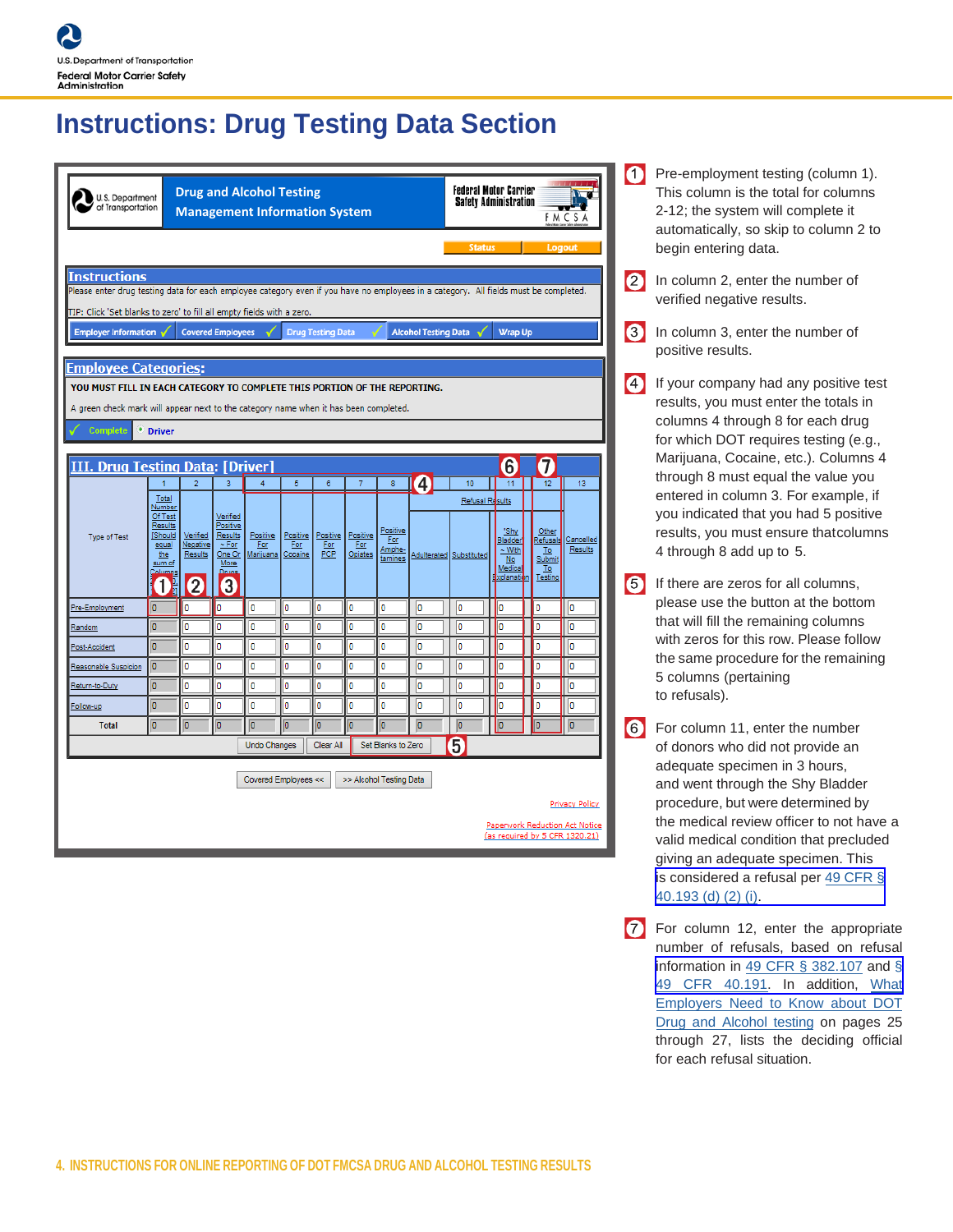## **Instructions: Alcohol Testing Data Section**

| U.S. Department<br>of Transportation                                                                                                                                                                                              |                                                                                                  |                                                                           | <b>Drug and Alcohol Testing</b><br><b>Management Information System</b> |                                                                     |                                                                               |                                                                      | <b>Federal Motor Carrier</b><br><b>Safety Administration</b>      |                                                                           | <b>FMCSA</b>                                       | 0 |
|-----------------------------------------------------------------------------------------------------------------------------------------------------------------------------------------------------------------------------------|--------------------------------------------------------------------------------------------------|---------------------------------------------------------------------------|-------------------------------------------------------------------------|---------------------------------------------------------------------|-------------------------------------------------------------------------------|----------------------------------------------------------------------|-------------------------------------------------------------------|---------------------------------------------------------------------------|----------------------------------------------------|---|
| Instructions<br>Please enter alcohol testing data for each employee category even if you have no employees in a category. All fields must be<br>completed.                                                                        |                                                                                                  |                                                                           |                                                                         |                                                                     |                                                                               |                                                                      | <b>Status</b>                                                     |                                                                           | Logout                                             |   |
| TIP: Click 'Set blanks to zero' to fill all empty fields with a zero.<br><b>Employer Information</b><br><b>Employee Categories:</b>                                                                                               |                                                                                                  | <b>Covered Employees</b>                                                  |                                                                         | <b>Drug Testing Data</b>                                            |                                                                               | <b>Alcohol Testing Data</b>                                          |                                                                   | Wrap Up                                                                   |                                                    | 6 |
| YOU MUST FILL IN EACH CATEGORY TO COMPLETE THIS PORTION OF THE REPORTING.<br>A green check mark will appear next to the category name when it has been completed.<br><b>Complete</b><br><b>IV. Alcohol Testing Data: [Driver]</b> | * Driver                                                                                         |                                                                           |                                                                         |                                                                     |                                                                               |                                                                      |                                                                   |                                                                           |                                                    |   |
| <b>Type of Test</b>                                                                                                                                                                                                               | Total # Of<br>Screening<br><b>Test Results</b><br>[Should equal<br>the sum of<br>Þ.<br>2.<br>ī81 | $\overline{2}$<br>Screening<br>Tests With<br><b>Results Below</b><br>0.02 | 3<br>Screening<br><b>Tests With</b><br>Results<br>0.02 Or Greater       | $\overline{4}$<br>Number Of<br>Confirmation<br><b>Tests Results</b> | $\overline{5}$<br>Confirmation<br>Tests With<br>Results 0.02<br>Through 0.039 | 6<br>Confirmation<br><b>Tests With</b><br>Results 0.04<br>Or Greater | $\overline{7}$<br>'Shy Lung"~<br>With No<br>4 <sup>on</sup><br>Ex | 8<br><b>Refusal Results</b><br>Other Refusals<br>To Submit<br>G<br>R<br>6 | $\overline{\phantom{a}}$ 2<br>Cancelled<br>Results |   |
| Pre-Employment                                                                                                                                                                                                                    | $\overline{0}$                                                                                   | o                                                                         | O                                                                       | o                                                                   | o                                                                             | O                                                                    | o                                                                 | o                                                                         | I٥                                                 |   |
| Random                                                                                                                                                                                                                            | $\overline{0}$                                                                                   | o                                                                         | o                                                                       | ١o                                                                  | o                                                                             | O                                                                    | b                                                                 | Ō                                                                         | o                                                  |   |
| Post-Accident                                                                                                                                                                                                                     | $\overline{0}$                                                                                   | $\overline{0}$                                                            | o                                                                       | I٥                                                                  | ۱o                                                                            | o                                                                    | b                                                                 | $\overline{0}$                                                            | o                                                  |   |
| Reasonable Suspicion                                                                                                                                                                                                              | $\overline{0}$                                                                                   | o                                                                         | $\overline{0}$                                                          | o                                                                   | o                                                                             | $\overline{0}$                                                       | o                                                                 | $\overline{0}$                                                            | o                                                  |   |
| Return-to-Duty                                                                                                                                                                                                                    | $\overline{0}$                                                                                   | o                                                                         | $\overline{0}$                                                          | o                                                                   | o                                                                             | $\overline{0}$                                                       | b                                                                 | $\overline{0}$                                                            | o                                                  |   |
| Follow-up<br><b>Total</b>                                                                                                                                                                                                         | $\overline{0}$<br>$\overline{0}$                                                                 | O<br>o                                                                    | o<br>$\overline{0}$                                                     | o<br>$\overline{0}$                                                 | o<br>o                                                                        | O<br>о                                                               | o<br>o                                                            | O<br>Го                                                                   | o<br>o                                             |   |
|                                                                                                                                                                                                                                   |                                                                                                  |                                                                           | <b>Undo Changes</b>                                                     | Clear All                                                           | Set Blanks to Zero                                                            |                                                                      | 3                                                                 |                                                                           |                                                    |   |
|                                                                                                                                                                                                                                   |                                                                                                  |                                                                           | Drug Testing Data <<                                                    |                                                                     | >> Wrap Up                                                                    |                                                                      |                                                                   | Paperwork Reduction Act Notice<br>(as required by 5 CFR 1320.21)          | Privacy Policy                                     |   |

Pre-employment testing (column 1): this is the total for columns 2, 3, 7, and 8, and will be populated by the system. Skip to column 2 to begin entering data.

You must enter a number for columns 2 through 9.

If there are zeros for all these columns, please see the button at the bottom that will fill the remaining columns with zeros. Please follow the same procedures for the remaining 5 types of DOT alcohol tests.

For column 7, enter the number of refusals for Shy Lung, based on 49 CFR [§ 40.265 \(B\)](https://www.transportation.gov/odapc/part40/40_265)[.](https://www.transportation.gov/odapc/part40/40-265)

For column 8, enter the number of refusals, per [49 CFR §](https://www.transportation.gov/odapc/part40/40-261) 40.261.